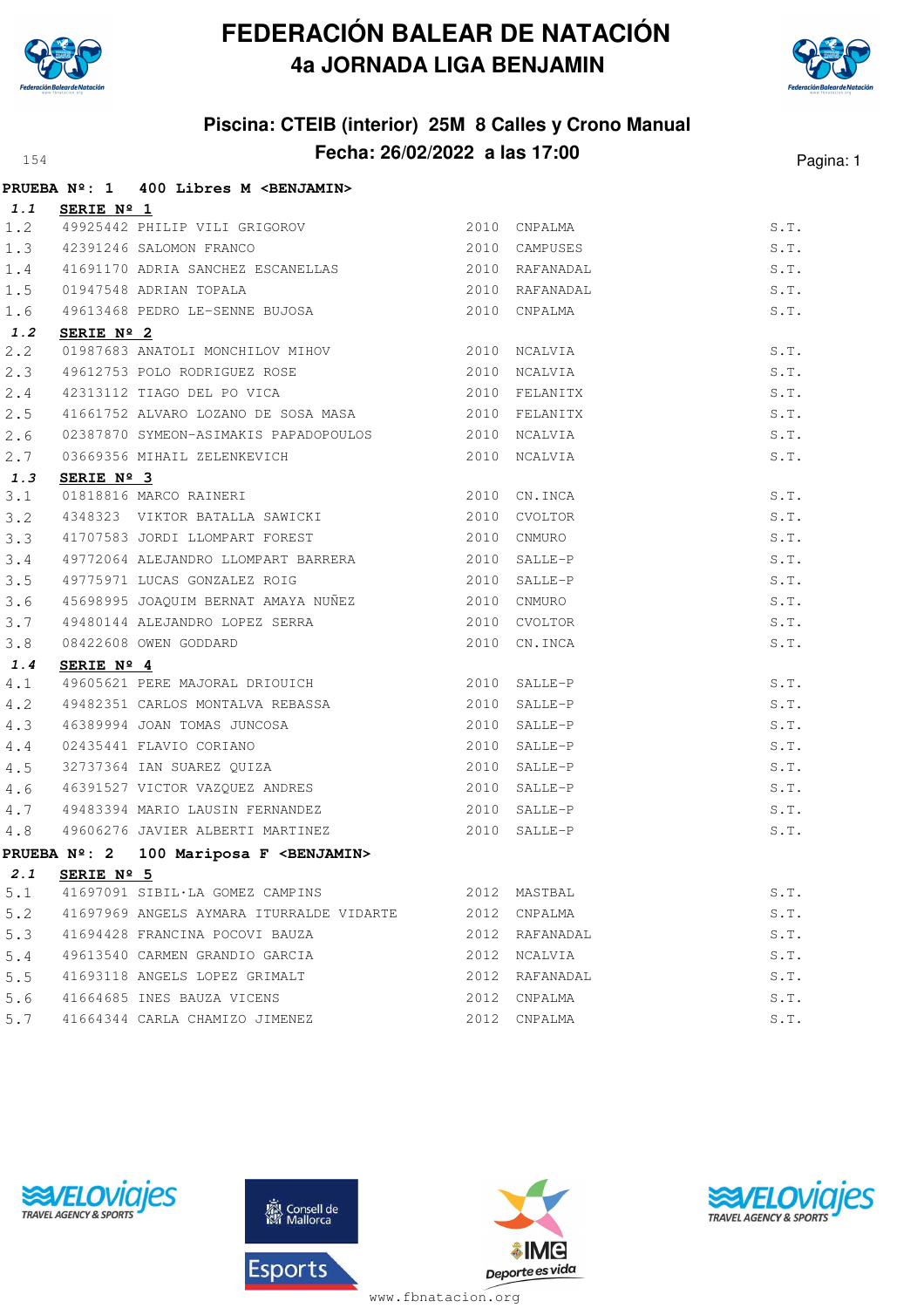



## **Piscina: CTEIB (interior) 25M 8 Calles y Crono Manual Fecha: 26/02/2022 a las 17:00** Pagina: 2

|      |             | PRUEBA Nº: 2 100 Mariposa F <benjamin></benjamin>                                                                                            |      |              |      |
|------|-------------|----------------------------------------------------------------------------------------------------------------------------------------------|------|--------------|------|
| 2.2  | SERIE Nº 6  |                                                                                                                                              |      |              |      |
|      |             | 6.1 49611567 M.VALENTINA LLORENS NICOLAU 2012 CN.INCA                                                                                        |      |              | S.T. |
|      |             | 6.2 49919005 NOA SILLERO FERNANDEZ 2012 CVOLTOR<br>6.3 49867065 CLARA RUIZ FERRER 2012 SALLE-P<br>6.4 49775465 ANA REINA MORENO 2012 SALLE-P |      |              | S.T. |
|      |             |                                                                                                                                              |      |              | S.T. |
|      |             |                                                                                                                                              |      |              | S.T. |
| 6.5  |             | 49866178 IRIS ALBERTI MARTINEZ 2012 SALLE-P                                                                                                  |      |              | S.T. |
| 6.6  |             | 49928492 CARMEN DE LA TORRE SASTRE                                                                                                           |      | 2012 SALLE-P | S.T. |
| 6.7  |             | 2012 CVOLTOR<br>02677761 EMILY EMILOVA DINEVA                                                                                                |      |              | S.T. |
| 6.8  |             | 41707754 MARIA ANTONIA BURGUERA VALENS 2012 FELANITX                                                                                         |      |              | S.T. |
|      |             | PRUEBA Nº: 3 200 Libres X <benjamin></benjamin>                                                                                              |      |              |      |
| 3.1  | SERIE Nº 7  |                                                                                                                                              |      |              |      |
| 7.1  |             | 49608070 ALBERTO JAVIER PLAZA ESMERALDA 62011 MASTBAL                                                                                        |      |              | S.T. |
| 7.2  |             | 41664024 ANDRES ALVAREZ SERVERA 2011                                                                                                         |      | MASTBAL      | S.T. |
| 7.3  |             | 41696593 PAULA FERNANDEZ ROSSELLÓ<br>2013 CNPALMA                                                                                            |      |              | S.T. |
| 7.4  |             | 52034021 JOANA REYES GOMILA                                                                                                                  |      | 2013 CNPALMA | S.T. |
| 7.5  |             | 49867139 SOFIA GALZAGORRY SALGADO 600 2013 CNPALMA                                                                                           |      |              | S.T. |
| 7.6  |             | 49925887 SOFÍA SANSO MARKOVA (2013 CNPALMA                                                                                                   |      |              | S.T. |
| 7.7  |             | 49926355 JOAN CASTELL CORTES 2011 MASTBAL                                                                                                    |      |              | S.T. |
| 3.2  | SERIE Nº 8  |                                                                                                                                              |      |              |      |
| 8.1  |             | 41663479 ALEJANDRO SIMBAÑA CALERO 2011 CNPALMA                                                                                               |      |              | S.T. |
| 8.2  |             | 49611941 PAU BAÑOS VERA 2011 CAMPUSES                                                                                                        |      |              | S.T. |
| 8.3  |             | 49777779 MARIA ANTONIA RODRIGUEZ ROSE 2013 NCALVIA                                                                                           |      |              | S.T. |
| 8.4  |             | 04340624 LORENSO LUISS MOROZOVS 2011 LLUCMA<br>49868230 EMMA SANCHEZ SILVA 2013 NCALVIA<br>41662426 IAGO JIBAJA COSTA 2011 CAMPUSES          |      |              | S.T. |
| 8.5  |             |                                                                                                                                              |      |              | S.T. |
| 8.6  |             |                                                                                                                                              |      |              | S.T. |
| 8.7  |             | 46397968 OLIVER SANTOS VILLALONGA 2011 CNPALMA                                                                                               |      |              | S.T. |
| 3.3  | SERIE Nº 9  |                                                                                                                                              |      |              |      |
| 9.1  |             | 49920813 ADRIANA POZOS SANTANA (2013 CN.INCA                                                                                                 |      |              | S.T. |
| 9.2  |             | 49771248 XAVIER COLOM CARRERES                                                                                                               |      | 2011 CVOLTOR | S.T. |
| 9.3  |             | 49922386 JULIA ACEITON BUELE 2013 CVOLTOR                                                                                                    |      |              | S.T. |
|      |             | 9.4 52033728 SARA MAJORAL DRIOUICH 2013 SALLE-P                                                                                              |      |              | S.T. |
| 9.5  |             | 49772322 GERARD TORRES GINER                                                                                                                 |      | 2011 SALLE-P | S.T. |
|      |             | 9.6 49609924 MARC CERDO SAMUELS 2011 CVOLTOR                                                                                                 |      |              | S.T. |
| 9.7  |             | 49867186 LAURA GARCÍA GELABERT                                                                                                               | 2013 | CN.INCA      | S.T. |
| 9.8  |             | 54622230 TONINA SEGURA BUADES                                                                                                                | 2013 | CN.INCA      | S.T. |
| 3.4  | SERIE Nº 10 |                                                                                                                                              |      |              |      |
| 10.1 |             | 49925735 JAIME CAZORLA MIR                                                                                                                   | 2011 | SALLE-P      | S.T. |
| 10.2 |             | 49920895 CATALINA CAPO FERRER                                                                                                                | 2013 | SALLE-P      | S.T. |
| 10.3 |             | 49866867 POL SANCHEZ HERNANDEZ                                                                                                               | 2011 | SALLE-P      | S.T. |
| 10.4 |             | 49777178 SIMON VENTAYOL CARRASCO                                                                                                             | 2011 | SALLE-P      | S.T. |
| 10.5 |             | 49779415 ERIC ALEGRET PASTOR                                                                                                                 | 2011 | SALLE-P      | S.T. |
| 10.6 |             | 49868463 AMALIA SALVA GALMÉS                                                                                                                 | 2013 | SALLE-P      | S.T. |
| 10.7 |             | 49922556 CLAUDIA MONTALVA REBASSA                                                                                                            | 2013 | SALLE-P      | S.T. |
| 10.8 |             | 49926224 PAULA MIR SORRIBES                                                                                                                  | 2013 | SALLE-P      | S.T. |







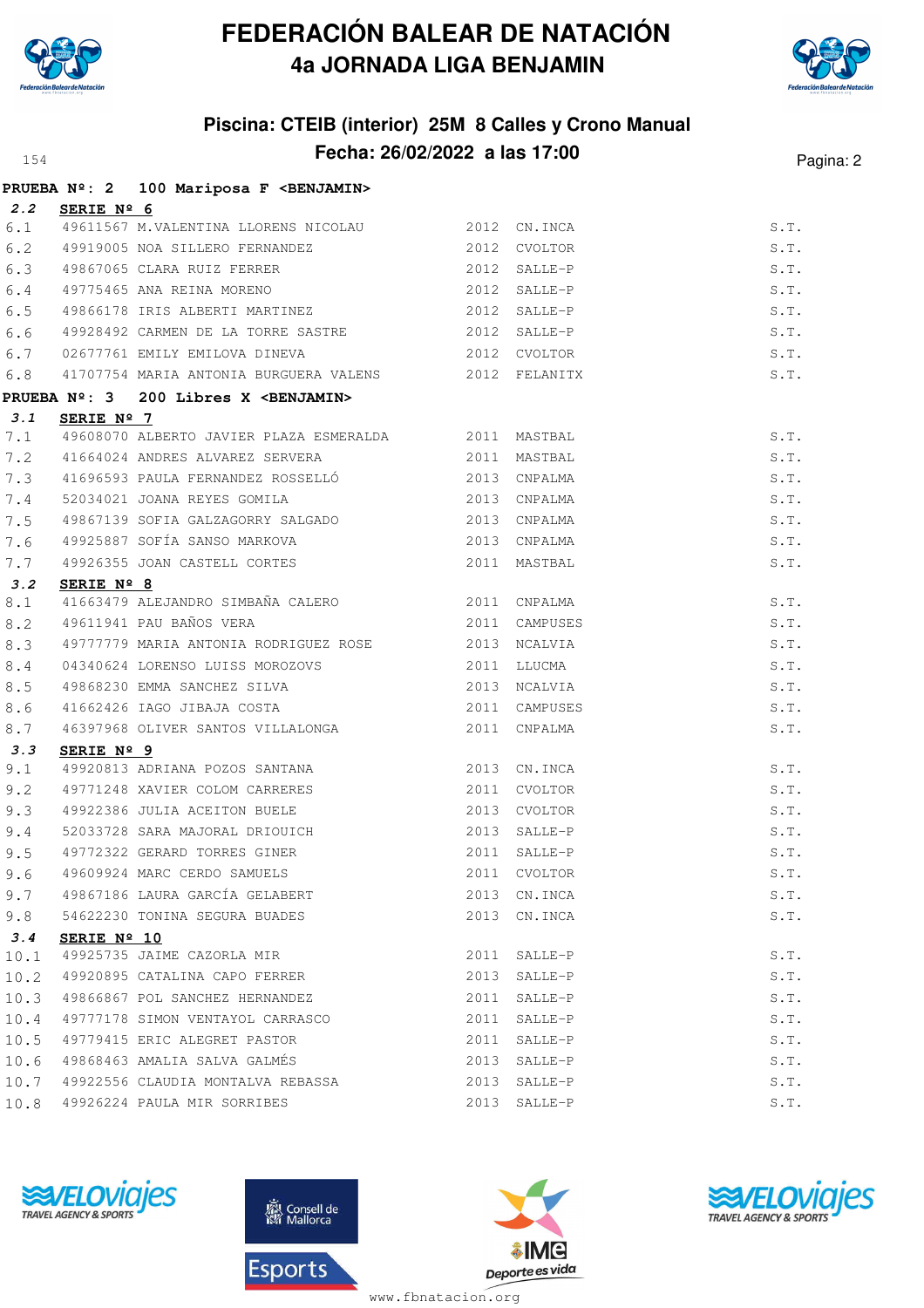



## **Piscina: CTEIB (interior) 25M 8 Calles y Crono Manual Fecha: 26/02/2022 a las 17:00** Pagina: 3

|      |                      | PRUEBA Nº: 4 200 Espalda X < BENJAMIN>                                                                               |      |               |      |
|------|----------------------|----------------------------------------------------------------------------------------------------------------------|------|---------------|------|
|      | 4.1 SERIE Nº 11      |                                                                                                                      |      |               |      |
|      |                      | 11.1 41664344 CARLA CHAMIZO JIMENEZ<br>11.2 41664685 INES BAUZA VICENS                                               |      | 2012 CNPALMA  | S.T. |
|      |                      |                                                                                                                      | 2012 | CNPALMA       | S.T. |
|      |                      | 11.3 46389514 ANTONIO VERGER SALVADOR 2010                                                                           |      | CNPALMA       | S.T. |
|      |                      | 11.4 54631301 RITA NADAL LONARDONI 2012<br>11.5 49613468 PEDRO LE-SENNE BUJOSA 2010                                  |      | CAMPUSES      | S.T. |
|      |                      |                                                                                                                      |      | 2010 CNPALMA  | S.T. |
| 11.6 |                      | 49925442 PHILIP VILI GRIGOROV                                                                                        |      | 2010 CNPALMA  | S.T. |
| 11.7 |                      | 41697969 ANGELS AYMARA ITURRALDE VIDARTE 2012 CNPALMA                                                                |      |               | S.T. |
| 11.8 |                      | 41697091 SIBIL·LA GOMEZ CAMPINS 2012 MASTBAL                                                                         |      |               | S.T. |
| 4.2  | SERIE $N^{\circ}$ 12 |                                                                                                                      |      |               |      |
| 12.1 |                      | 2010 CAMPUSES<br>42391246 SALOMON FRANCO<br>41691170 ADRIA SANCHEZ ESCANELLAS 2010 RAFANADAL                         |      |               | S.T. |
| 12.2 |                      |                                                                                                                      |      |               | S.T. |
| 12.3 |                      |                                                                                                                      |      |               | S.T. |
| 12.4 |                      | 49612753 POLO RODRIGUEZ ROSE 2010 NCALVIA                                                                            |      |               | S.T. |
| 12.5 |                      | 02387870 SYMEON-ASIMAKIS PAPADOPOULOS                                                                                |      | 2010 NCALVIA  | S.T. |
| 12.6 |                      |                                                                                                                      |      |               | S.T. |
| 12.7 |                      |                                                                                                                      |      | RAFANADAL     | S.T. |
| 12.8 |                      |                                                                                                                      |      | 2012 CAMPUSES | S.T. |
| 4.3  | SERIE Nº 13          |                                                                                                                      |      |               |      |
| 13.1 |                      | 01875114 LAURA RODRIGUEZ MIÑAN 618 2012 NCALVIA                                                                      |      |               | S.T. |
| 13.2 |                      | 41661752 ALVARO LOZANO DE SOSA MASA 600 2010 FELANITX                                                                |      |               | S.T. |
| 13.3 |                      | 41707754 MARIA ANTONIA BURGUERA VALENS 2012 FELANITX                                                                 |      |               | S.T. |
| 13.4 |                      | 49611567 M.VALENTINA LLORENS NICOLAU 2012 CN.INCA                                                                    |      |               | S.T. |
| 13.5 |                      | 52033512 MARGALIDA BATLE FONTANET                                                                                    |      | 2012 CN.INCA  | S.T. |
| 13.6 |                      | 42313112 TIAGO DEL PO VICA (2010)<br>41706682 MARINA NICOLAU SALGADO (2012)<br>49613540 CARMEN GRANDIO GARCIA (2012) |      | FELANITX      | S.T. |
| 13.7 |                      |                                                                                                                      |      | FELANITX      | S.T. |
| 13.8 |                      |                                                                                                                      |      | 2012 NCALVIA  | S.T. |
| 4.4  | SERIE Nº 14          |                                                                                                                      |      |               |      |
| 14.1 |                      | 08422608 OWEN GODDARD                                                                                                |      | 2010 CN.INCA  | S.T. |
| 14.2 |                      | 49919005 NOA SILLERO FERNANDEZ                                                                                       | 2012 | CVOLTOR       | S.T. |
|      |                      | 14.3 49480144 ALEJANDRO LOPEZ SERRA                                                                                  |      | 2010 CVOLTOR  | S.T. |
| 14.4 |                      | 02677761 EMILY EMILOVA DINEVA<br>08151204 CHRISTIAN LANCIA                                                           |      | 2012 CVOLTOR  | S.T. |
| 14.5 |                      |                                                                                                                      |      | 2010 CVOLTOR  | S.T. |
| 14.6 |                      | 46396780 JORGE REINA MATA                                                                                            |      | 2010 CVOLTOR  | S.T. |
| 14.7 |                      | 01818816 MARCO RAINERI                                                                                               | 2010 | CN.INCA       | S.T. |
| 14.8 |                      | 20550566 KAYLA ALEXANDRA NICOLAU REBASSA                                                                             |      | 2012 CN.INCA  | S.T. |
| 4.5  | SERIE Nº 15          |                                                                                                                      |      |               |      |
| 15.1 |                      | 41707583 JORDI LLOMPART FOREST                                                                                       | 2010 | CNMURO        | S.T. |
| 15.2 |                      | 49867065 CLARA RUIZ FERRER                                                                                           | 2012 | SALLE-P       | S.T. |
| 15.3 |                      | 49775971 LUCAS GONZALEZ ROIG                                                                                         | 2010 | SALLE-P       | S.T. |
| 15.4 |                      | 49772064 ALEJANDRO LLOMPART BARRERA                                                                                  | 2010 | SALLE-P       | S.T. |
| 15.5 |                      | 49775465 ANA REINA MORENO                                                                                            | 2012 | SALLE-P       | S.T. |
| 15.6 |                      | 49866178 IRIS ALBERTI MARTINEZ                                                                                       | 2012 | $SALLE-P$     | S.T. |
| 15.7 |                      | 49928492 CARMEN DE LA TORRE SASTRE                                                                                   | 2012 | SALLE-P       | S.T. |
| 15.8 |                      | 4348323 VIKTOR BATALLA SAWICKI                                                                                       |      | 2010 CVOLTOR  | S.T. |
|      |                      |                                                                                                                      |      |               |      |







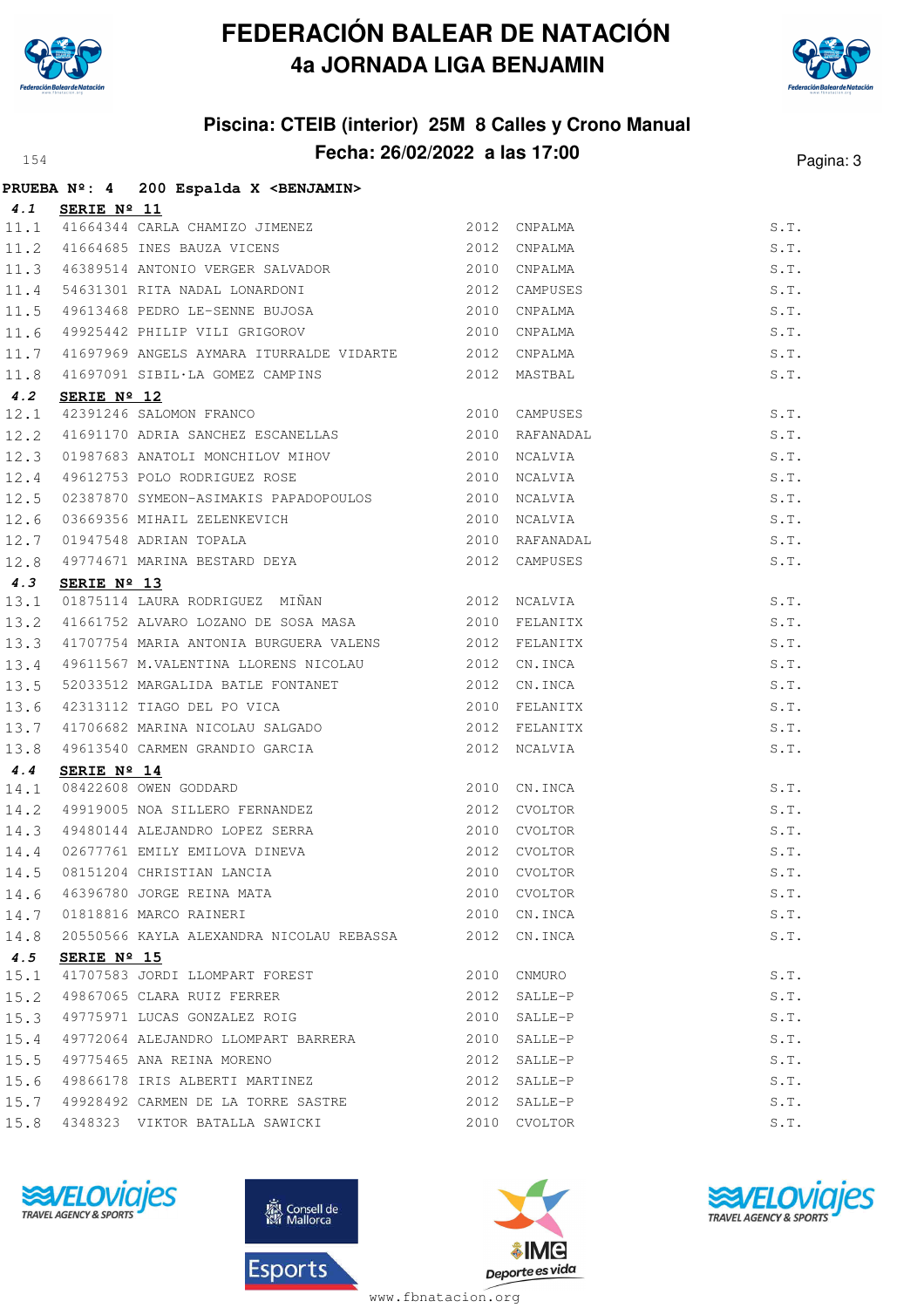



## **Piscina: CTEIB (interior) 25M 8 Calles y Crono Manual Fecha: 26/02/2022 a las 17:00** Pagina: 4

|      |             | PRUEBA Nº: 4 200 Espalda X < BENJAMIN>                                                             |               |               |               |
|------|-------------|----------------------------------------------------------------------------------------------------|---------------|---------------|---------------|
| 4.6  | SERIE Nº 16 |                                                                                                    |               |               |               |
|      |             | 16.1 49605621 PERE MAJORAL DRIOUICH 2010<br>16.2 49482351 CARLOS MONTALVA REBASSA 2010             | 2010 SALLE-P  |               | S.T.          |
|      |             |                                                                                                    |               | SALLE-P       | S.T.          |
| 16.3 |             |                                                                                                    |               | SALLE-P       | S.T.          |
| 16.4 |             |                                                                                                    |               | SALLE-P       | S.T.          |
| 16.5 |             | 46389994 JOAN TOMAS JUNCOSA 2010<br>02435441 FLAVIO CORIANO 2010<br>32737364 IAN SUAREZ QUIZA 2010 |               | SALLE-P       | S.T.          |
| 16.6 |             | 46391527 VICTOR VAZQUEZ ANDRES 2010                                                                |               | SALLE-P       | S.T.          |
| 16.7 |             | 49483394 MARIO LAUSIN FERNANDEZ 2010                                                               |               | SALLE-P       | S.T.          |
|      |             | 16.8 49606276 JAVIER ALBERTI MARTINEZ 2010 SALLE-P                                                 |               |               | S.T.          |
|      |             | PRUEBA Nº: 5 100 Espalda X <benjamin></benjamin>                                                   |               |               |               |
| 5.1  | SERIE Nº 17 |                                                                                                    |               |               |               |
|      |             | 17.1 49608070 ALBERTO JAVIER PLAZA ESMERALDA 2011 MASTBAL                                          |               |               | S.T.          |
|      |             | 17.2 41664024 ANDRES ALVAREZ SERVERA 2011                                                          |               | MASTBAL       | S.T.          |
|      |             | 17.3 41696593 PAULA FERNANDEZ ROSSELLÓ 2013 CNPALMA                                                |               |               | S.T.          |
| 17.4 |             | 49867139 SOFIA GALZAGORRY SALGADO<br>2013 CNPALMA                                                  |               |               | $S \cdot T$ . |
| 17.5 |             | 49779194 MARTA BIBILONI GARZO                                                                      | 2013          | CNPALMA       | S.T.          |
| 17.6 |             |                                                                                                    |               | 2013 CNPALMA  | S.T.          |
| 17.7 |             | 49925887 SOFÍA SANSO MARKOVA<br>49926355 JOAN CASTELL CORTES                                       |               | 2011 MASTBAL  | S.T.          |
| 5.2  | SERIE Nº 18 |                                                                                                    |               |               |               |
| 18.1 |             | 52034021 JOANA REYES GOMILA 2013 CNPALMA                                                           |               |               | S.T.          |
| 18.2 |             | 46397968 OLIVER SANTOS VILLALONGA 2011                                                             |               | CNPALMA       | S.T.          |
| 18.3 |             | 41662426 IAGO JIBAJA COSTA                                                                         | 2011 CAMPUSES |               | S.T.          |
| 18.4 |             | 04340624 LORENSO LUISS MOROZOVS                                                                    |               | 2011 LLUCMA   | S.T.          |
| 18.5 |             | 49777779 MARIA ANTONIA RODRIGUEZ ROSE 2013 NCALVIA                                                 |               |               | S.T.          |
| 18.6 |             | 49611941 PAU BAÑOS VERA                                                                            | 2011          | CAMPUSES      | S.T.          |
| 18.7 |             | 41663479 ALEJANDRO SIMBAÑA CALERO 2011 CNPALMA                                                     |               |               | S.T.          |
| 5.3  | SERIE Nº 19 |                                                                                                    |               |               |               |
| 19.1 |             | 49920813 ADRIANA POZOS SANTANA 2013 CN.INCA                                                        |               |               | S.T.          |
| 19.2 |             | 49771248 XAVIER COLOM CARRERES 2011 CVOLTOR                                                        |               |               | S.T.          |
| 19.3 |             | 49922386 JULIA ACEITON BUELE                                                                       |               | 2013 CVOLTOR  | S.T.          |
| 19.4 |             | 52033728 SARA MAJORAL DRIOUICH<br>49772322 GERARD TORRES GINER                                     |               | 2013 SALLE-P  | S.T.          |
| 19.5 |             |                                                                                                    |               | 2011 SALLE-P  | S.T.          |
| 19.6 |             | 49609924 MARC CERDO SAMUELS                                                                        | 2011          | CVOLTOR       | S.T.          |
| 19.7 |             | 49867186 LAURA GARCÍA GELABERT                                                                     | 2013          | CN.INCA       | S.T.          |
| 19.8 |             | 54622230 TONINA SEGURA BUADES                                                                      |               | 2013 CN. INCA | S.T.          |
| 5.4  | SERIE Nº 20 |                                                                                                    |               |               |               |
| 20.1 |             | 49925735 JAIME CAZORLA MIR                                                                         | 2011          | SALLE-P       | S.T.          |
| 20.2 |             | 49920895 CATALINA CAPO FERRER                                                                      | 2013          | SALLE-P       | S.T.          |
| 20.3 |             | 49866867 POL SANCHEZ HERNANDEZ                                                                     | 2011          | SALLE-P       | S.T.          |
| 20.4 |             | 49777178 SIMON VENTAYOL CARRASCO                                                                   | 2011          | SALLE-P       | S.T.          |
| 20.5 |             | 49779415 ERIC ALEGRET PASTOR                                                                       | 2011          | SALLE-P       | S.T.          |
| 20.6 |             | 49868463 AMALIA SALVA GALMÉS                                                                       | 2013          | SALLE-P       | S.T.          |
| 20.7 |             | 49922556 CLAUDIA MONTALVA REBASSA                                                                  | 2013          | SALLE-P       | S.T.          |
| 20.8 |             | 49926224 PAULA MIR SORRIBES                                                                        |               | 2013 SALLE-P  | S.T.          |